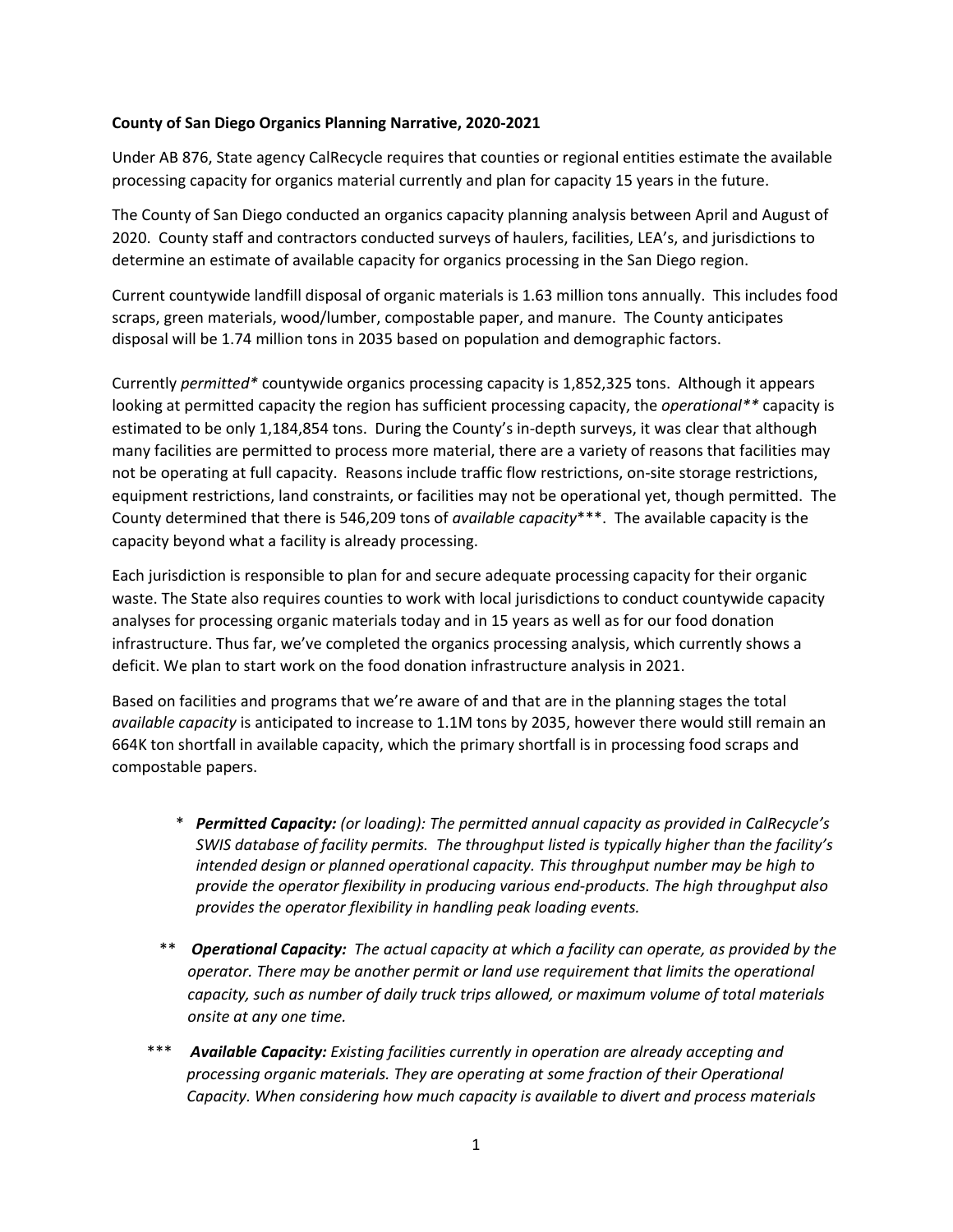*currently being disposed, we looked at the facility's available capacity to accept those newly diverted materials. Some facilities indicated they are at capacity and do not have capacity available to accept new materials. A facility with an operational capacity of 50,000 tons per year, operating at 40%, would have 30,000 tons per year (60%) of available capacity*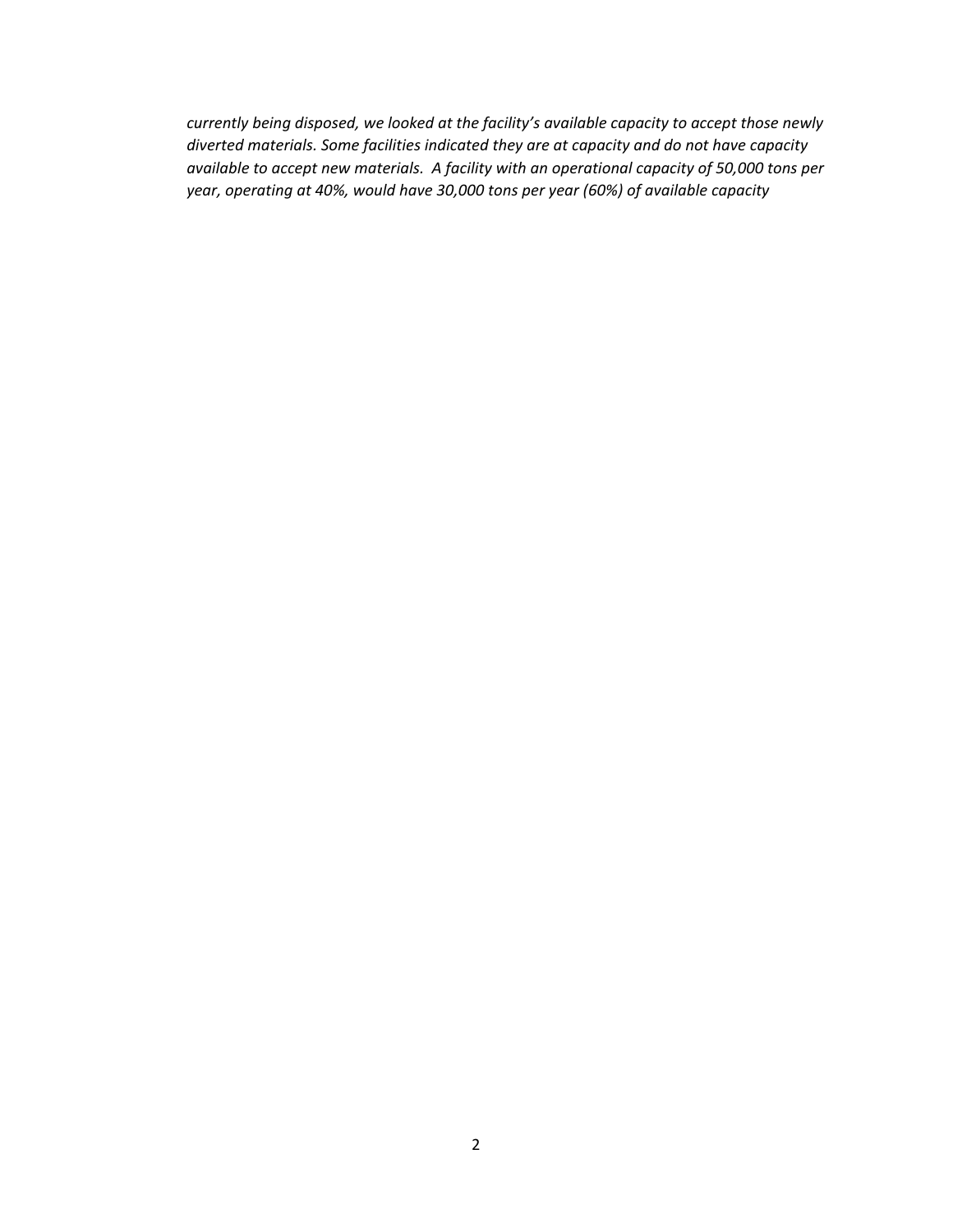| AB 876 - Organics Management Infrastructure Planning<br><b>County of San Diego (Regionwide Summary)</b>          |                                 |  |
|------------------------------------------------------------------------------------------------------------------|---------------------------------|--|
| County of San Diego (Reporting period: 2018-2023)                                                                |                                 |  |
| <b>Description</b>                                                                                               | <b>Recalculated Input Value</b> |  |
| <b>Current Disposal Totals</b>                                                                                   |                                 |  |
| Total Disposal in Current Year (tons per year (TPY))                                                             | 3,551,331                       |  |
| <b>Total Population in Current Year</b>                                                                          | 3,344,430                       |  |
| Total Per Capita Disposal (pounds per person per day (PPD))                                                      | 5.82                            |  |
| Current Organics Disposal (tons)                                                                                 | 1,482,434                       |  |
| Additional Current Organics Disposed (tons)                                                                      | 143,583                         |  |
| <b>Total Current Organics Disposal (tons)</b>                                                                    | 1,626,017                       |  |
| Total Current Wood and Lumber Disposal (tons)                                                                    | 327,355                         |  |
| Other Wood Waste Disposal (treated and painted wood, included in above)                                          | 134,396                         |  |
| <b>Total Current Green Materials Disposal (tons)</b>                                                             | 401,182                         |  |
| Total Current Green Materials and Wood ADC Disposal (tons)                                                       | 86,762                          |  |
| <b>Total Current Organics Manure Disposal (tons)</b>                                                             | 56,821                          |  |
| <b>Total Current Food Scraps Disposal (tons)</b>                                                                 | 552,218                         |  |
| Total Current Compostable Paper Disposal (tons)                                                                  | 201,679                         |  |
| <b>Current Commercial Edible Food Disposal (tons)</b>                                                            | 85,000                          |  |
| <b>Projected Disposal Totals</b>                                                                                 |                                 |  |
| Projected Population in 15 Years                                                                                 | 3,573,968                       |  |
| Future Per Capita Disposal (PPD)                                                                                 | 5.82                            |  |
| Projected Total Disposal in 15 Years (tons)                                                                      | 3,795,069                       |  |
| <b>Projected Organic Disposal</b>                                                                                |                                 |  |
| Total Projected Disposal in 15 Years (tons)                                                                      | 3,795,069                       |  |
| Percentage of Disposed Organics in 15 Years (%)                                                                  | 34.7%                           |  |
| Additional Organics that may be Disposed of in 15 Years (tons)                                                   | 153,438                         |  |
| Total Projected Organics Disposal in 15 Years (tons)                                                             | 1,737,616                       |  |
| Total Projected Wood and Lumber Disposal (tons)                                                                  | 349,823                         |  |
| Other Wood Waste Disposal (treated and painted wood, included in above)                                          | 143,620                         |  |
| Total Projected Green Materials Disposal (tons)                                                                  | 428,717                         |  |
| Total Projected Green Materials and Wood ADC Disposal (tons)                                                     | 92,717                          |  |
| Total Projected Manure Disposal (tons)                                                                           | 60,720                          |  |
| Total Projected Food Scraps Disposal in 15 Years (tons)                                                          | 590,119                         |  |
| Total Projected Compostable Paper Disposal in 15 Years (tons)                                                    | 215,521                         |  |
| Projected Commercial Edible Food Disposal in 15 Years (tons)                                                     | 95,000                          |  |
| <b>Current Organics Capacity</b>                                                                                 |                                 |  |
| Total Current Year Permitted Facilities Permitted Organics Capacity (tons)                                       | 1,852,325                       |  |
| Total Current Year Permitted Facilities Operational Organics Capacity (tons)                                     | 1,184,854                       |  |
| Total Current Year Permitted Facilities and Programs Operational Organics Capacity<br>(tons)                     | 1,214,129                       |  |
| <b>Total Current Year Available Operational Organics Capacity (tons)</b>                                         | 546,209                         |  |
| Total Current Year Available Operational Green Materials, Wood & Lumber Capacity<br>(Composting or Chip & Grind) | 422,169                         |  |
| Total Current Year Available Operational Food Capacity (Not Including Commercial<br>Edible Food Recovery)        | 119,070                         |  |

**Contract Contract Contract Contract**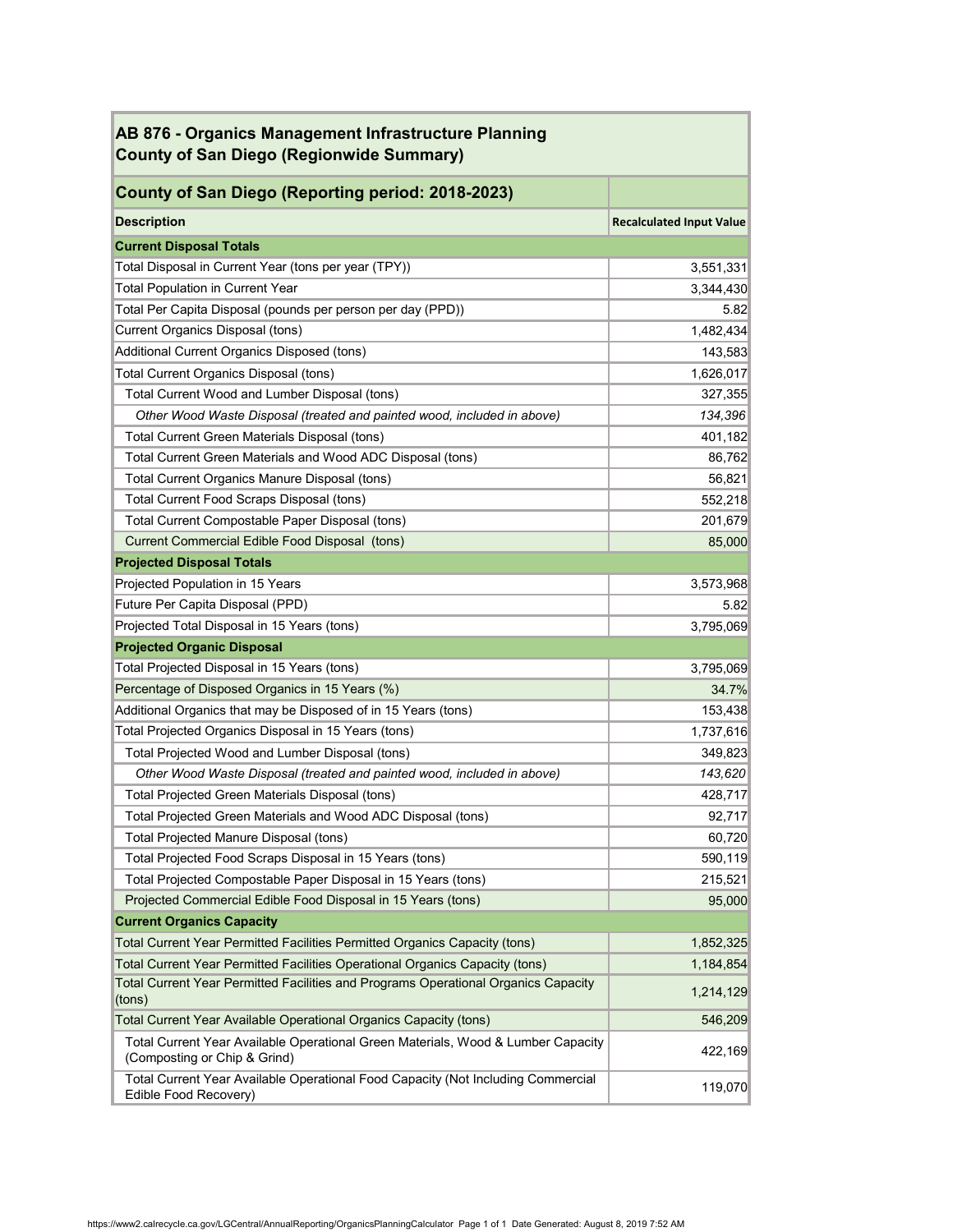| AB 876 - Organics Management Infrastructure Planning<br><b>County of San Diego (Regionwide Summary)</b>          |                                 |
|------------------------------------------------------------------------------------------------------------------|---------------------------------|
| <b>County of San Diego (Reporting period: 2018-2023)</b>                                                         |                                 |
| <b>Description</b>                                                                                               | <b>Recalculated Input Value</b> |
| Total Current Year Available Operational Manure Capacity (tons)                                                  | 345                             |
| Total Current Year Available Operational Food + Compostable Paper Capacity (tons)                                | 123,695                         |
| Total Current Year Available Commercial Edible Food Recovery Capacity (tons)                                     | 4,625                           |
| <b>Changes to Projected Organics Capacity</b>                                                                    |                                 |
| Total Current Year Available Operational Organics Capacity (tons)                                                | 546,209                         |
| Changes in Available Operation Organics Capacity in 15 Years (tons)                                              | 527,211                         |
| Changes in Available Operational Green Materials, Wood & Lumber Capacity<br>(Composting or Chip & Grind)         | 315,520                         |
| Changes in Available Operational Food Capacity (Not Including Commercial Edible<br>Food Recovery)                | 189,219                         |
| Changes in Available Operational Manure Capacity (tons)                                                          | 13,371                          |
| Changes in Available Operational Food + Compostable Paper Capacity (tons)                                        | 198,319                         |
| Changes in Available Commercial Edible Food Recovery Capacity (tons)                                             | 9,100                           |
| <b>Total Projected Available Organics Capacity</b>                                                               |                                 |
| Total Projected Permitted Facilities Permitted Organics Capacity (tons)                                          | 2,278,675                       |
| Total Projected Permitted Facilities Operational Organics Capacity (tons)                                        | 1,611,204                       |
| Total Projected Permitted Facilities and Programs Operational Organics Capacity<br>(tons)                        | 1,741,339                       |
| Total Projected Available Organics Capacity in 15 Years (tons)                                                   | 1,073,420                       |
| Total Projected Available Operational Green Materials, Wood & Lumber Capacity<br>(Composting or Chip & Grind)    | 737,689                         |
| <b>Total Projected Available Operational Food Capacity (Not Including Commercial</b><br>Edible Food Recovery)    | 285,039                         |
| <b>Total Projected Available Operational Manure Capacity (tons)</b>                                              | 13,716                          |
| Total Projected Available Operational Food + Compostable Paper Capacity (tons)                                   | 322,014                         |
| Total Projected Available Commercial Edible Food Recovery Capacity (tons)                                        | 13,725                          |
| <b>Current Shortfall in Organics Recycling Capacity</b>                                                          |                                 |
| <b>Total Current Organics Disposal (tons)</b>                                                                    | 1,626,017                       |
| Current Usable Available Organics Capacity (tons)                                                                | 546,209                         |
| Current Shortfall or Excess in Organics Capacity (tons)                                                          | (1,079,808)                     |
| Current Shortfall or Excess in Green Materials, Wood & Lumber Capacity<br>(Composting or Chip & Grind)           | (393, 130)                      |
| Current Shortfall or Excess in Green Materials, Wood & Lumber Capacity, NOT<br>including Other Wood Waste (tons) | (258, 734)                      |
| Current Shortfall or Excess Manure Capacity (tons)                                                               | (56, 476)                       |
| Current Shortfall or Excess Food Scraps Capacity (tons)                                                          | (428, 523)                      |
| Current Shortfall or Excess Food Scraps + Compostable Paper Capacity (tons)                                      | (630, 202)                      |
| Current Shortfall or Excess in Commercial Edible Food Recovery Capacity (tons)                                   | (80, 375)                       |
| <b>Potential Shortfall in Projected Organics Recycling Capacity</b>                                              |                                 |
| Total Projected Organics Disposal in 15 Years (tons)                                                             | 1,737,616                       |
| Usable Available Organics Capacity in 15 Years (tons)                                                            | 1,073,420                       |
| Potential Shortfall or Excess in Organics Capacity (tons)                                                        | (664, 196)                      |